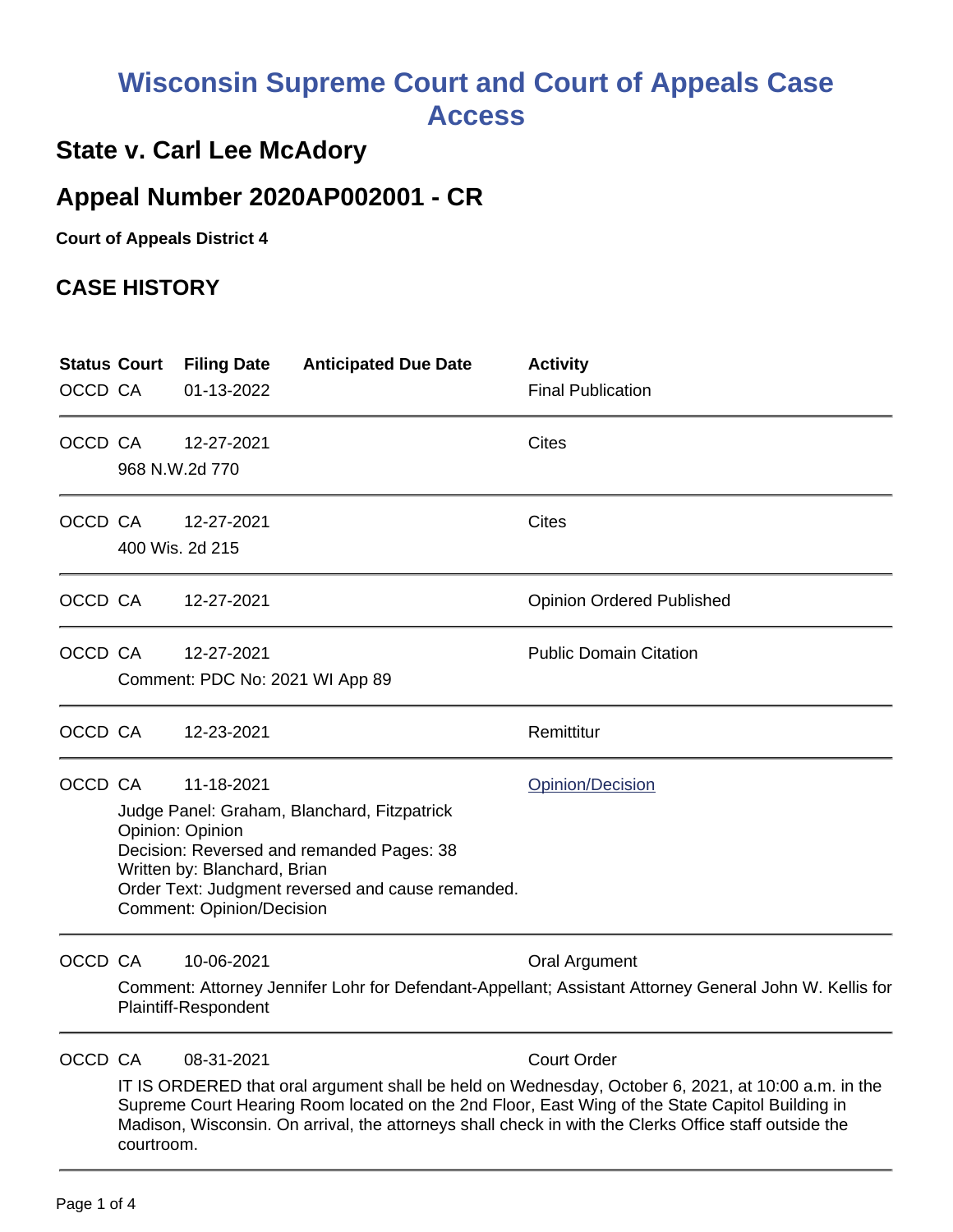OCCD CA  $08-25-2021$  Notice of Appearance Comment: AAG John Kellis for the State of Wisconsin OCCD CA 06-08-2021 **DETER** 1 **Record and Briefs Sent to District 4** Filed By: Jennifer Lohr Filed By: Jennifer Lohr Submit Date: 6-2-2021 Decision: (G) Grant Decision Date: 6-7-2021 See BRY event due on 6-9-2021

Comment: BAP(IB) - mailed on 3/1/2021

# OCCD CA 06-07-2021 and the control of the Reply Brief [Reply Brief](https://acefiling.wicourts.gov/document/eFiled/2020AP002001/375599) OCCD CA  $06-01-2021$  Motion to Extend Time IT IS ORDERED that the time to file the reply brief is extended to June 9, 2021. OCCD CA  $0.5-17-2021$  Brief of Respondent(s) [Respondent's Brief](https://acefiling.wicourts.gov/document/eFiled/2020AP002001/368748) Filed By: 29985 (Jenswold-Schipper, Tara) OCCD CA 04-28-2021 **Briefs Received At State Law Library** OCCD CA 04-28-2021 Motion to Extend Time Filed By: 29985 (Jenswold-Schipper, Tara) Submit Date: 4-29-2021 Decision: (G) Grant Decision Date: 4-30-2021 IT IS ORDERED that the respondents brief shall be due May 17, 2021. See BRS event due on 5-17-2021 OCCD CA 03-31-2021 Motion to Extend Time Filed By: 29985 (Jenswold-Schipper, Tara) Submit Date: 4-1-2021 Decision: (G) Grant Decision Date: 4-5-2021 IT IS ORDERED that the time to file the respondent's brief is extended to May 3, 2021. See BRS event due on 5-3-2021 OCCD CA  $03-12-2021$  Notice of Appearance Comment: AAG Tara Jenswold and AAG Emily Thompson for the State of Wisconsin Notice of Appearance (TJ and ET) OCCD CA 03-02-2021 Certificate of Filing by Mail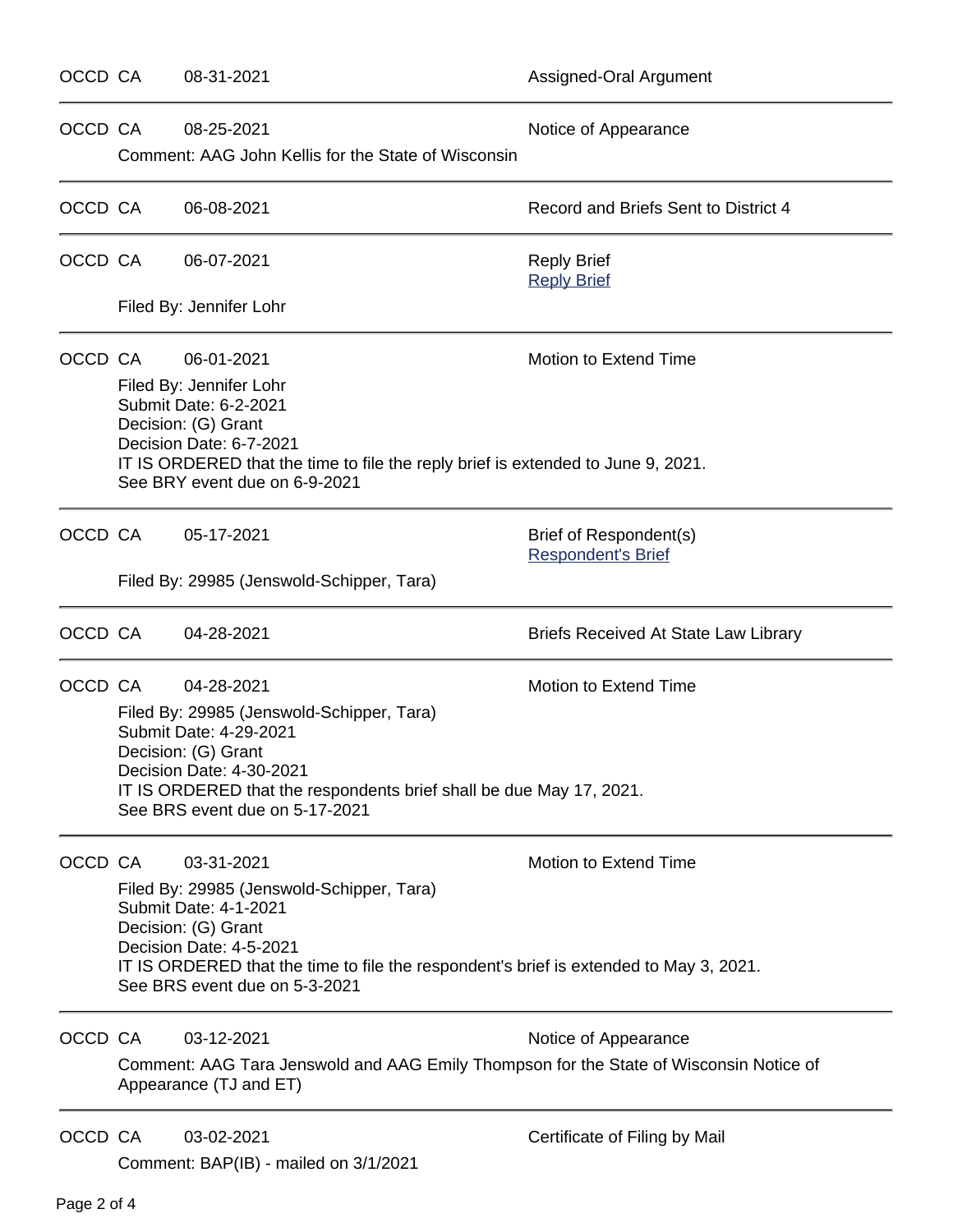| OCCD CA | 03-02-2021                                                                                                                                                                                                                                                                                           | Brief & Appx of Appellant(s)<br><b>Brief of Appellant</b> |  |  |  |
|---------|------------------------------------------------------------------------------------------------------------------------------------------------------------------------------------------------------------------------------------------------------------------------------------------------------|-----------------------------------------------------------|--|--|--|
|         | Filed By: Jennifer Lohr                                                                                                                                                                                                                                                                              |                                                           |  |  |  |
|         | Comment: Cover Letter - Brief of Appellant Appendix - Brief of Appellant                                                                                                                                                                                                                             |                                                           |  |  |  |
| OCCD CA | 01-19-2021                                                                                                                                                                                                                                                                                           | Non-Electronic Record Item                                |  |  |  |
| OCCD CA | 01-13-2021                                                                                                                                                                                                                                                                                           | <b>Sealed Documents</b>                                   |  |  |  |
| OCCD CA | 01-13-2021<br>Comment: 1-3 to 131-1 ELECTRONICALLY FILED Record Filing Notice                                                                                                                                                                                                                        | Record                                                    |  |  |  |
| OCCD CA | 12-16-2020<br>Filed By: Jennifer Lohr<br><b>Status: Prev. Filed</b><br><b>Comment: Statement on Transcript</b>                                                                                                                                                                                       | <b>Statement on Transcript</b>                            |  |  |  |
| OCCD CA | 12-07-2020<br>Notif. Sent-Filing of NAP & Ct. Record<br>Comment: Notif. Sent-Filing of NAP & Ct. Record                                                                                                                                                                                              |                                                           |  |  |  |
| OCCD CA | 12-07-2020<br><b>Comment: SPD Appointed</b>                                                                                                                                                                                                                                                          | <b>Fee Waived</b>                                         |  |  |  |
| OCCD CA | 12-07-2020<br>Comment: Jennifer A. Lohr; Received SPD Appointment Order                                                                                                                                                                                                                              | Received SPD Appointment Order                            |  |  |  |
| OCCD CA | 12-07-2020<br>Comment: Notice of Appeal & Court Record (Transmittal)                                                                                                                                                                                                                                 | Notice of Appeal & Court Record                           |  |  |  |
| OCCD CA | 12-07-2020                                                                                                                                                                                                                                                                                           | X Transfer                                                |  |  |  |
| OCCD CA | 12-02-2020<br>Comment: Copy of Notice of Appeal filed in circuit court                                                                                                                                                                                                                               | Notice of Appeal filed in Cir. Ct.                        |  |  |  |
| OCCD CA | 10-09-2020<br>Filed By: Jennifer Lohr<br>Submit Date: 10-12-2020<br>Decision: (G) Grant<br>Decision Date: 10-13-2020<br>IT IS ORDERED that the time to file a postconviction motion or notice of appeal is extended to<br>December 11, 2020.<br>Comment: MXT to file NAP/PCM (2) 10/13/20 CTO (XNP); | MXT to file NAP/PCM                                       |  |  |  |